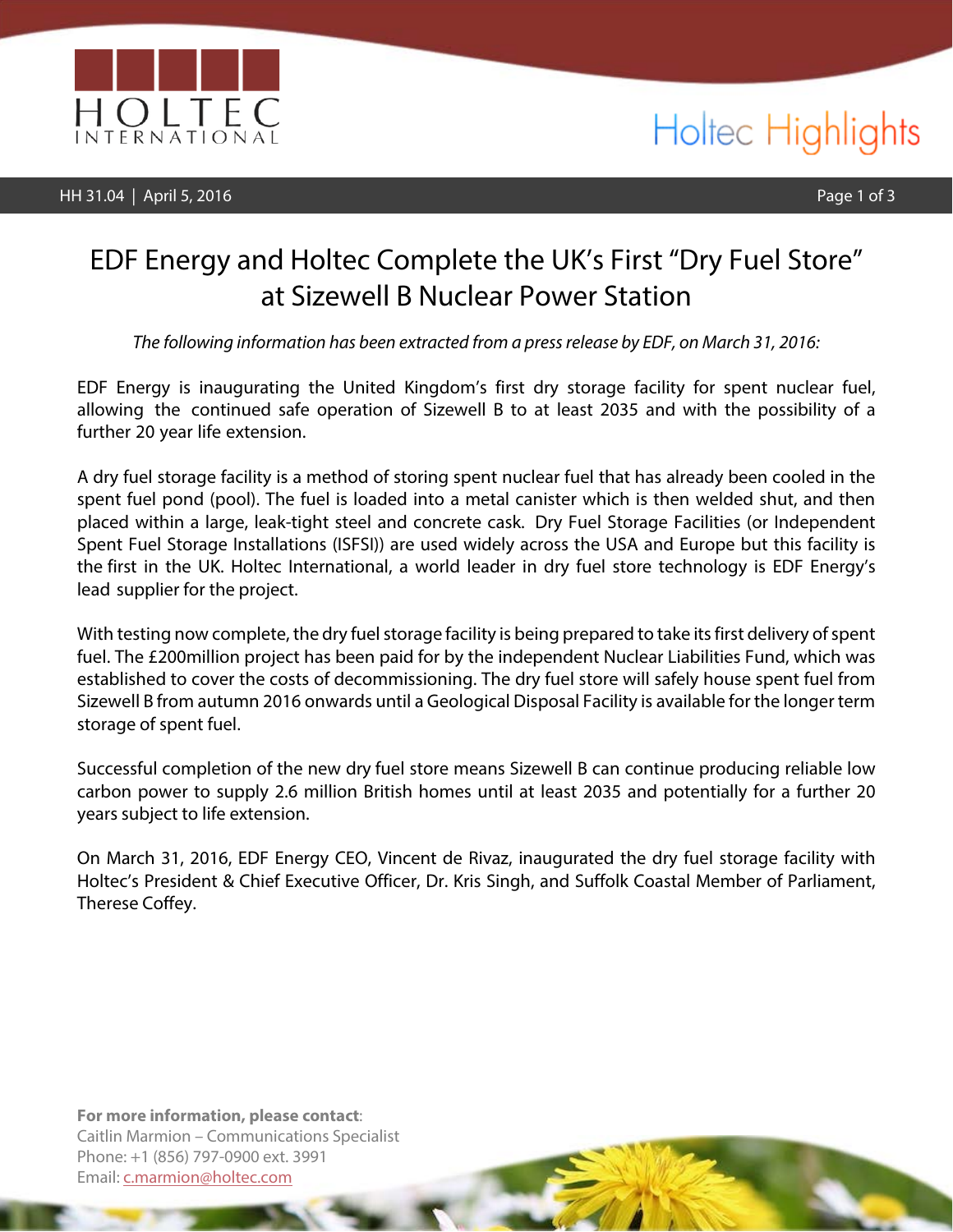

# Holtec Highlights

#### HH 31.04 | April 5, 2016 Page 2 of 3



*Dry Fuel Store Opening, Ma*rch *31, 2016 From Left to Right: Stuart Crooks, Managing Director - Generation, EDF Energy; Vincent de Rivaz, CEO, EDF Energy; Paul Morton, Sizewell B Station Director, EDF Energy; and Dr. Kris Singh, President and CEO, Holtec International*

Vincent de Rivaz said: "The new dry fuel store is the first in the UK and sets a new global standard for the safe storage of spent fuel. Here at Sizewell B this investment will mean the station can operate until at least 2035 and potentially for 20 years beyond that to 2055. EDF Energy's investment in its existing nuclear power stations has also helped them deliver a remarkable performance. As well as investing in our existing stations we are also advancing our plans for the next generation of nuclear power stations in Britain, including here at Sizewell. I am confident that the Hinkley Point C project will go ahead very soon and this will pave the way for the next stage of consultation for Sizewell C."

Dr. Kris Singh said: "We have built on-site dry storage facilities at scores of nuclear plants around the world. Sizewell B is the first in the UK and is designed to the highest standards and extreme structural strength demanded by EDF Energy and the UK regulatory requirements."

**For more information, please contact**: Caitlin Marmion – Communications Specialist Phone: +1 (856) 797-0900 ext. 3991 Email: [c.marmion@holtec.com](mailto:c.marmion@holtec.com)